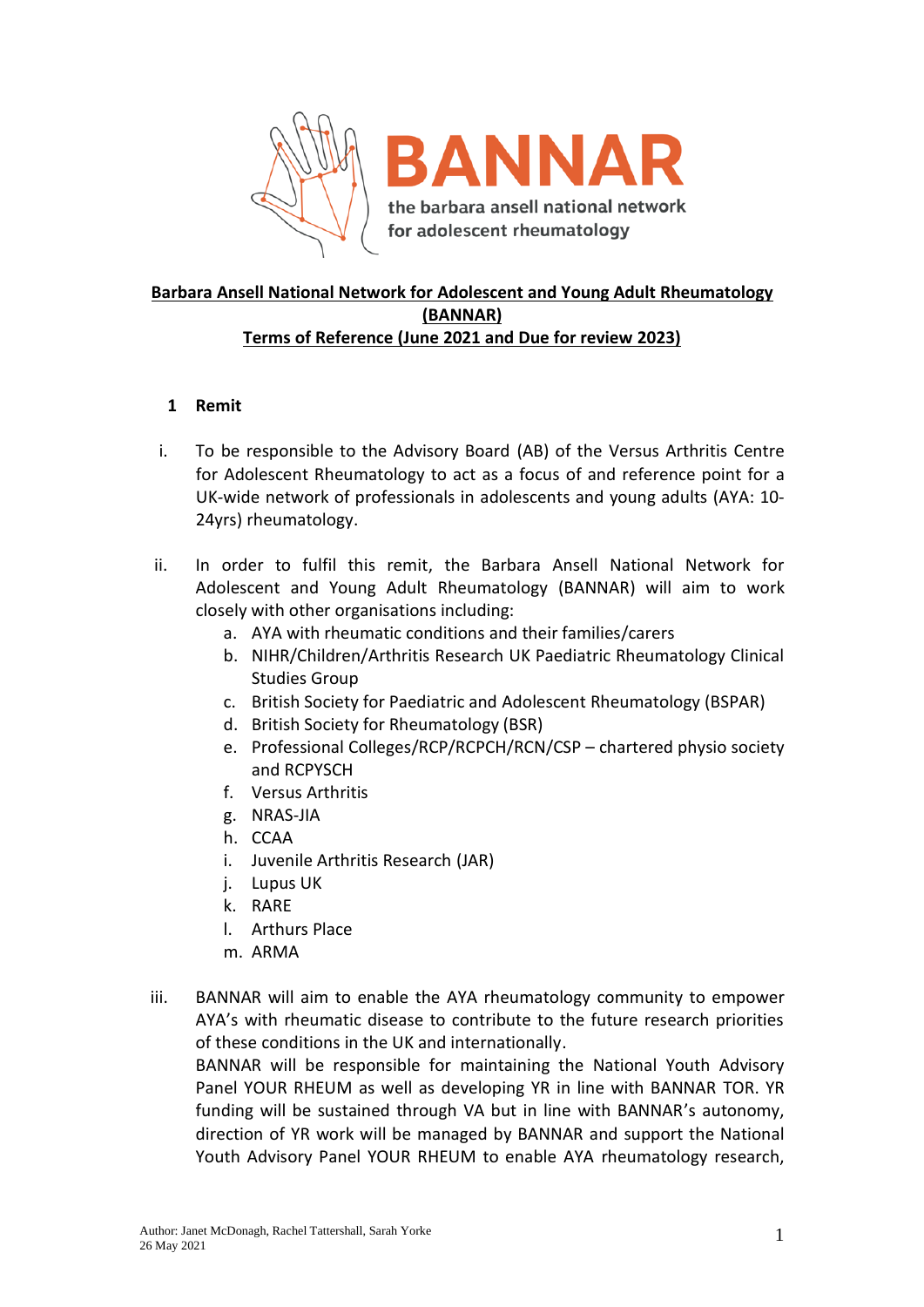from inception through design, conduct and dissemination, to reflect the priorities of young people with rheumatic disease

# **2 Terms of Reference**

- i. To act as a focus of and reference point for a UK-wide network of professionals in AYA rheumatology research covering the spectrum of disease, research methods and implementation science
- ii. BANNAR will act as a central point of reference for researchers active in AYA rheumatology and provide signposting to relevant resources for this community.
- iii. BANNAR will not provide formal peer-review for external projects or grant proposals submitted to other bodies but will consider, by consultation through the membership as appropriate, whether such research seeks to fill gaps in current knowledge. On this basis BANNAR may provide letters of support to such proposals.

## **3 Membership**

- i. Chair and deputy chairs (maximum team of 4) to be elected by BANNAR membership. Leadership team will serve initial term of 3 years and may reapply for election for one further term of 3 years. This leadership team will coordinate and direct the workstreams agreed by members of BANNAR to fulfil the remit defined under terms of reference (section 2)
- ii. BANNAR will aim to ensure representation to include:

Professional members:

- a. the UK including devolved nations
- b. nursing and allied health professionals
- c. basic science, clinical and qualitative research
- d. charity members

YourRheum members:

- a. AYAs with rheumatic conditions
- iii. Mechanism for recruitment of members is outlined in appendix A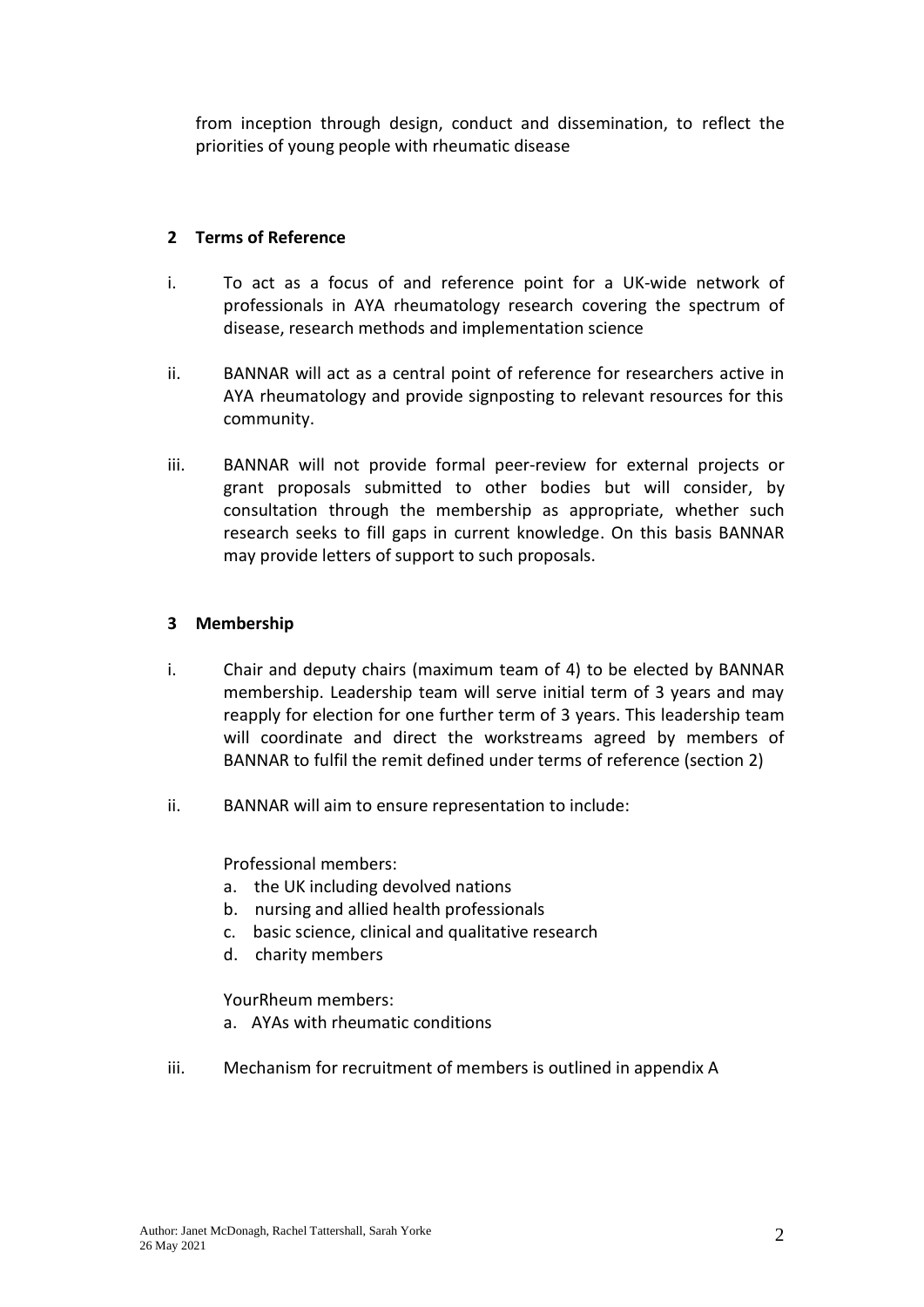### **4 Meetings**

- i. BANNAR will aim to meet face to face twice every year and hold additional teleconference/videoconferences at the Chair's discretion.
- ii. BANNAR will operate mechanisms for recording members' interests and for dealing with potential conflicts of interests during the conduct of its business.
- iii. The minutes of each Membership meeting will be submitted to the Advisory Board
- iv. BANNAR will fund travel (second class rail or equivalent) and out-ofpocket costs for members who attend BANNAR meetings, where the Network budget allows
- v. Members should aim to attend as many meetings as possible.

## **5. Acknowledgement of Funding**

- i. All posters, talks and papers that arise from work funded by BANNAR must show full acknowledgment of the funding. It should read "this work was supported by Versus Arthritis ref: 20164". Where possible work should display the BANNAR logo (available from BANNAR Project Officer).
- ii. YR is funded through the UCL Centre and the University of Manchester and the end of this arrangement is 2023 (contract between UCL and UoM)
- **6. Review**
- i. The Terms of Reference will be reviewed biannually.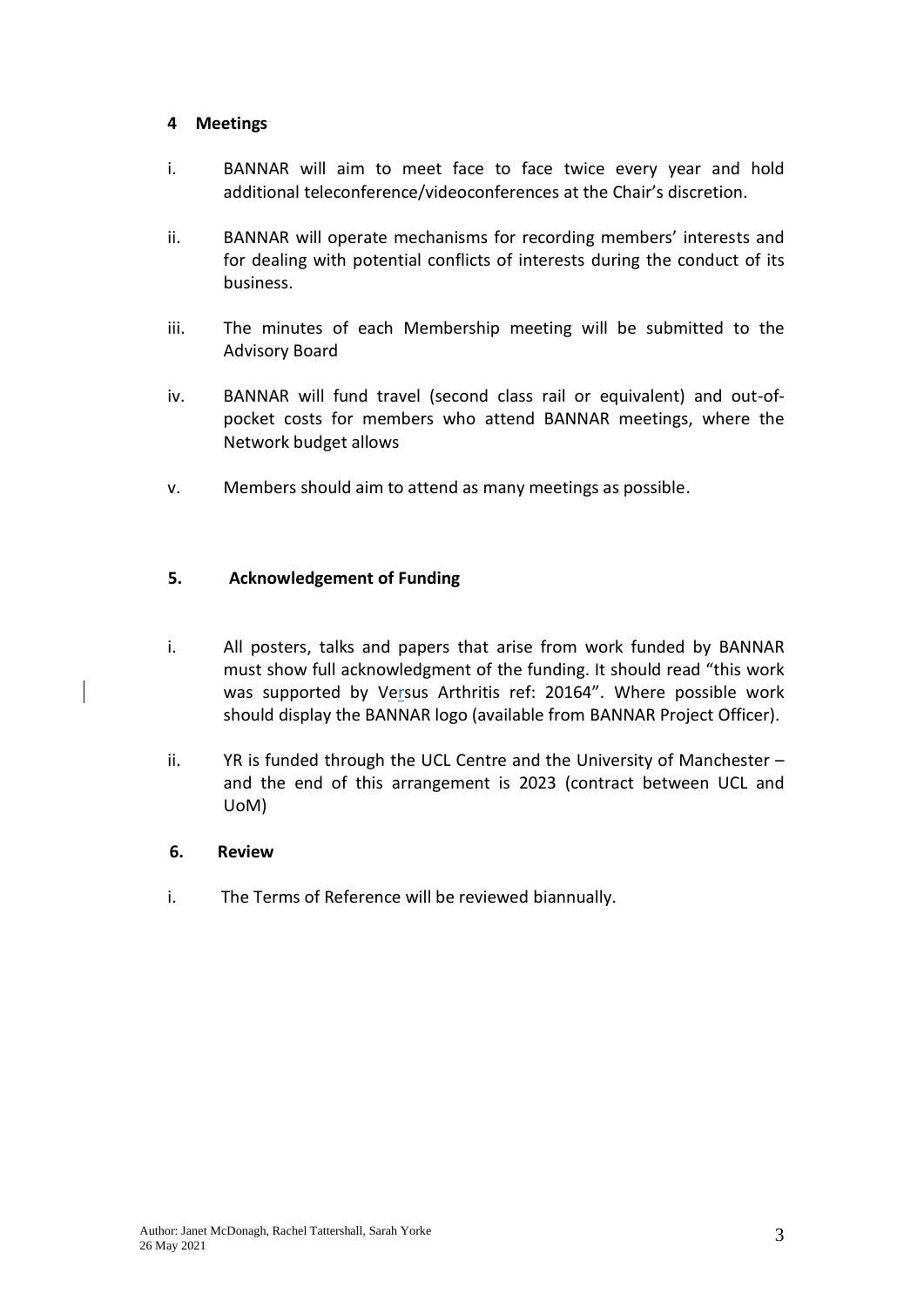# **Appendix A**

The leadership team of BANNAR comprises the Chair and deputy Chairs

### **Responsibilities**

Attend biannual meetings and other events/functions (as requested). Review agenda and supporting materials prior to board meetings.

Share developments in the field and identify best practice standards.

Provide support and advice to BANNAR members.

Serve as an ambassador and advocate to BANNAR providing a connection to and ongoing exchange of information and ideas with practitioners in the field and other external contacts.

Assist in identification and acquisition (when appropriate) of external funding and resources to support BANNAR.

Assist in the identification and recruitment of new members.

BANNAR Leadership team and Members abide by Versus Arthritis equality, diversity, and inclusion principles.

## **Membership**

Elections

- Any member of BANNAR may propose candidates as Chair or deputy chair by sending in writing the name of each such candidate supported by the endorsement of another BANNAR member and consent of the candidate to the centre administrator to arrive not less than four weeks before the scheduled date of the annual general meeting. Proposals received after this date will be declared invalid.
- If no nominations are received by this date, the deadline for nominations may be extended at the discretion of the leadership team.
- If candidates for office are nominated in excess of the number of vacancies available, the centre administrator shall send a ballot paper to each Voting Member on a one member-one-vote basis not less than fourteen days before the scheduled date of the annual general meeting. Voting Members shall record their votes and return the ballot paper to the Project Officer no later than seven clear days before the annual general meeting. Voting papers returned after this date shall be invalid. Scrutineers shall be appointed by the leadership team to count the votes and the results shall be announced at the meeting, the candidates securing the largest number of votes being elected to the vacancies that exist.

### **Mechanisms for promotion of BANNAR and recruitment of members**

### **Recruitment of Leadership team**

Vacancies for Chair, Deputy Chair and members will be advertised on: BANNAR website and social media.